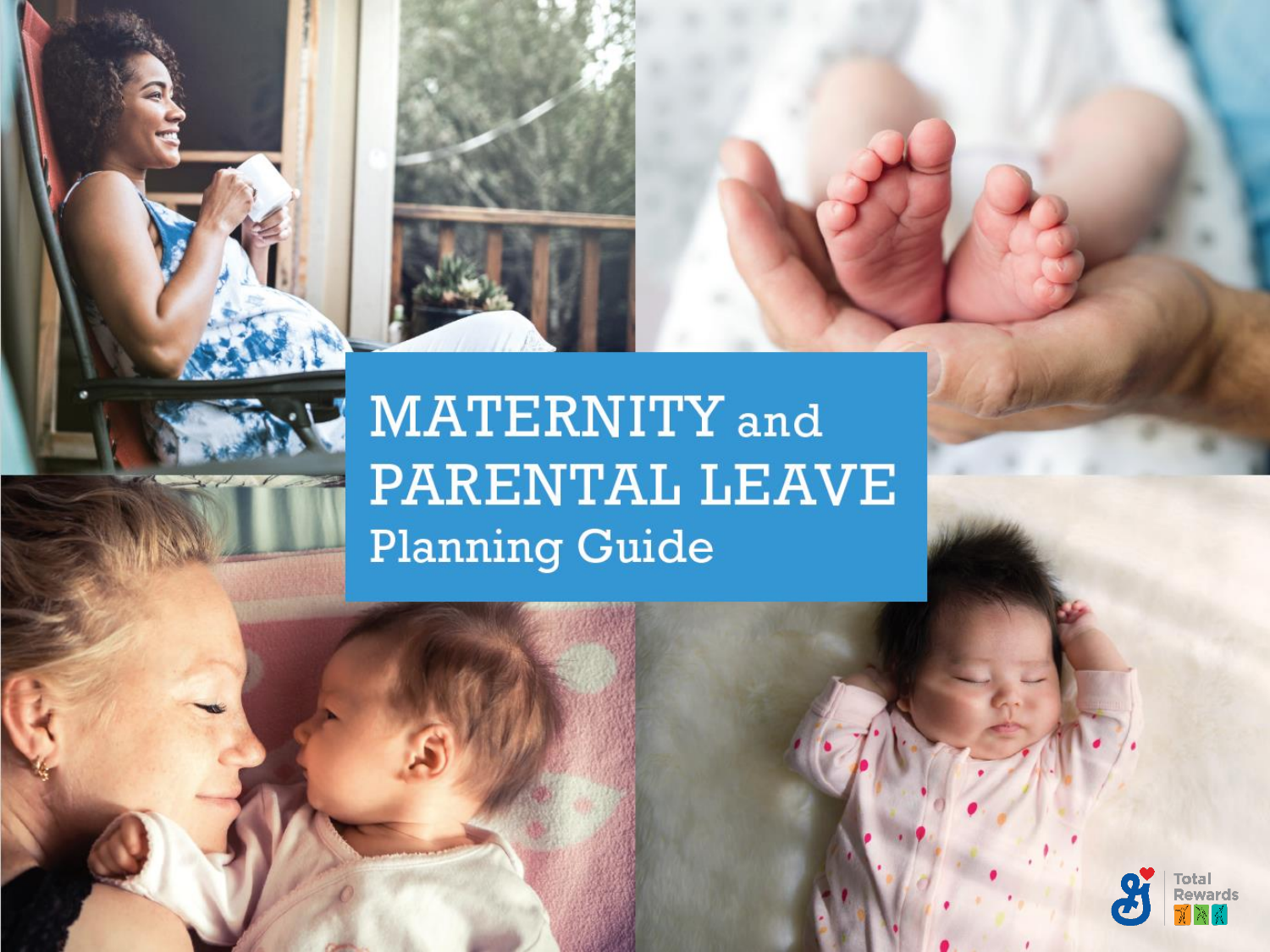## **Maternity and Parental Leave Guide ( Salaried)**

Your family is growing—congratulations! General Mills is proud to offer an array of benefits to working parents and their families, including paid bonding leave, phase-back-to-work options, flexible work arrangements, onsite infant care (WHQ), back-up childcare (Minneapolis area) and much more. We look forward to supporting you throughout the leave process.

#### **In this guide, you will find:**

- $\mathbf{A}$  A step-by-step guideto planning your leave and actions you'll need to take after your new child arrives.
- FAQs about the leave process, helpful resources for preparing for your new child, and more.

 $\overline{\mathsf{A}}$  A checklist of key contacts and to-do items that you can print and take home with you.

#### **Top 3 Things to Know About Maternity and Parental Leave**

- Leaves can combine paid and unpaid time for a total of up to 26 weeks.
- Leaves impact your pay and benefits, including benefits coverage, vacation accrual, bonus and merit pay, and more.
- A successful leave involves you, your manager and the company. Proactive planning is critical in making your leave as smooth as possible.

*Note: This document is intended for families planning a leave on or after January 1, 2019.* 

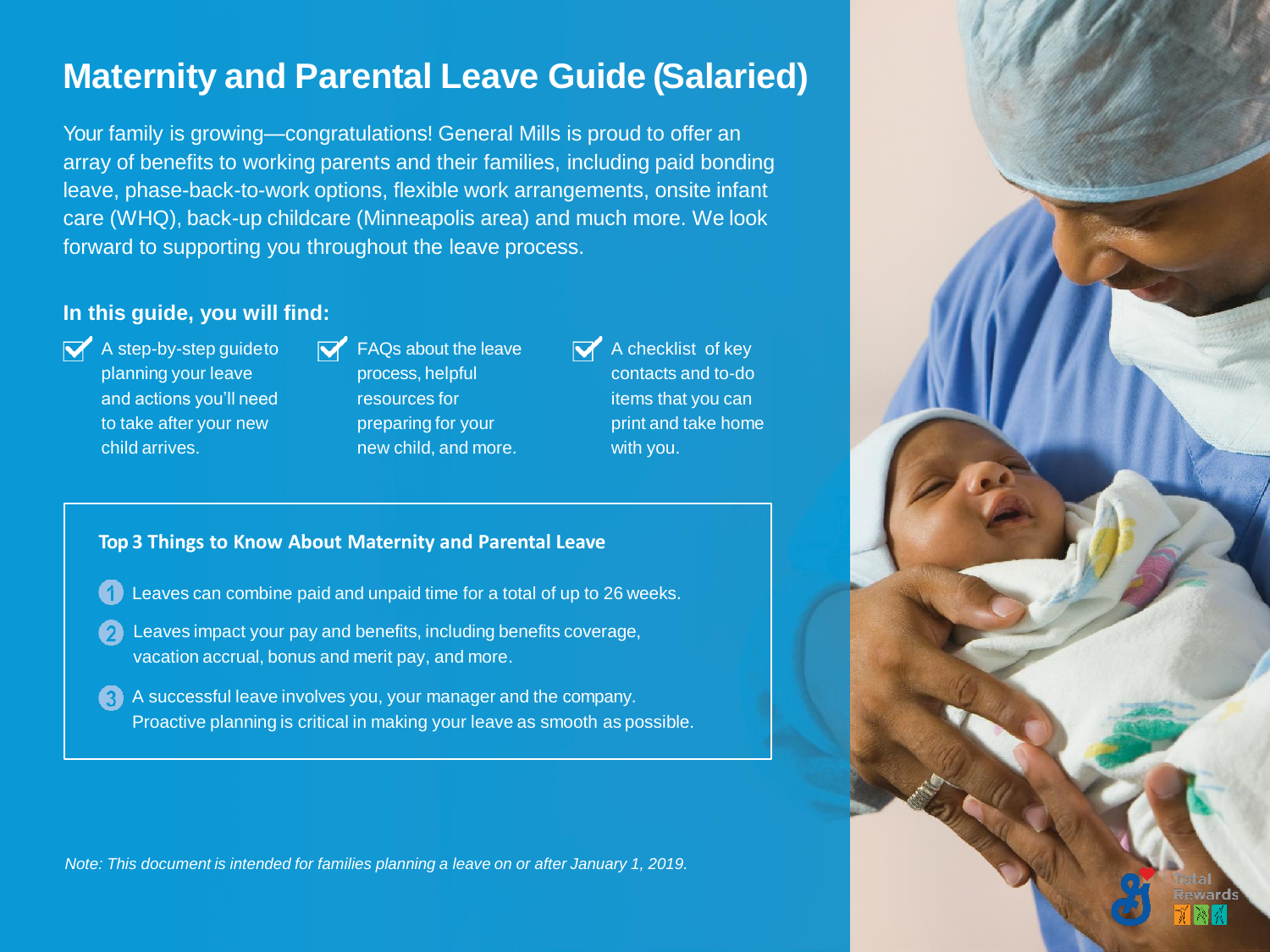# **Step-by-Step Guide to Planning Your Leave**

### **How Maternity or Parental Leave Works**

Here's a look at how short-term disability, paid, and unpaid parental bonding leave work together to create your maternity or parental leave.

#### **Birth Mothers** | Up to 26 weeks total

**Short-Term Disability** 6-8 weeks 100% paid

**Paid Parental Bonding Leave** 12 weeks 100% paid **Unpaid Parental Bonding Leave** With manager/HRapproval

#### **Fathers, Adoptive Parents, Partners** | Up to 26 weeks total

**Paid Parental Bonding Leave** 12 weeks 100% paid **Unpaid Parental Bonding Leave** With manager/HRapproval

**Short-term disability** for birth moms begins the day your baby is born unless pre-delivery complications/restrictions prevent you from working prior to birth. Depending on the type of birth, it will continue for the next six to eight weeks at 100% pay (eight weeks for caesarianbirth). Moms who are placed on bedrest or lifting restrictions during pregnancy should contact the General Mills Leave and Disability Service Center for guidance.

All parents are eligible for 12 weeks of **paid parental bonding leave**. This time can be taken any time in the 12 months following the birth or placement of your child; however, it must be used consecutively. You are eligible for 12 weeks of bonding leave in a rolling one-year period, counted from the start date of the last leave.

In addition, with manager and HR Business Partner approval, you may be able to take **unpaid parental bonding leave** for a total of up to 26 weeks total with employment protection. It will be important to work closely with your manager throughout the leave planning process so that every reasonable accommodation can be made to meet your request for unpaid time off.

#### **FAQ**

#### **Can I use vacation for leave?**

Yes. After you have recovered and your disability benefit ends, you can use your accrued vacation days immediately or just prior to your established return-to-work date. You can only have one period of unpaid time off within the duration of your leave of absence. You need to use the vacation in the same calendar year in which it was accrued. Vacation shouldn't be saved up from the year anticipating you can use the prior year's vacation as part of your maternity plan when your disability period spans the new calendar year.

Note: When placed on leave, vacation accrual stops. Vacation is still accrued, however, when using vacation days as part of your leave or on company holiday. If you overuse vacation in one year, the overused amount will be deducted from the following year.

#### **Can I use sick time for leave?**

No. Paid sick time cannot be used as part of a maternity leave. Sick time is intended for an employee's own intermittent sickness or a family member's sickness. Sick time is available upon return from leave to be used to care for yourself or your child in case of illness.

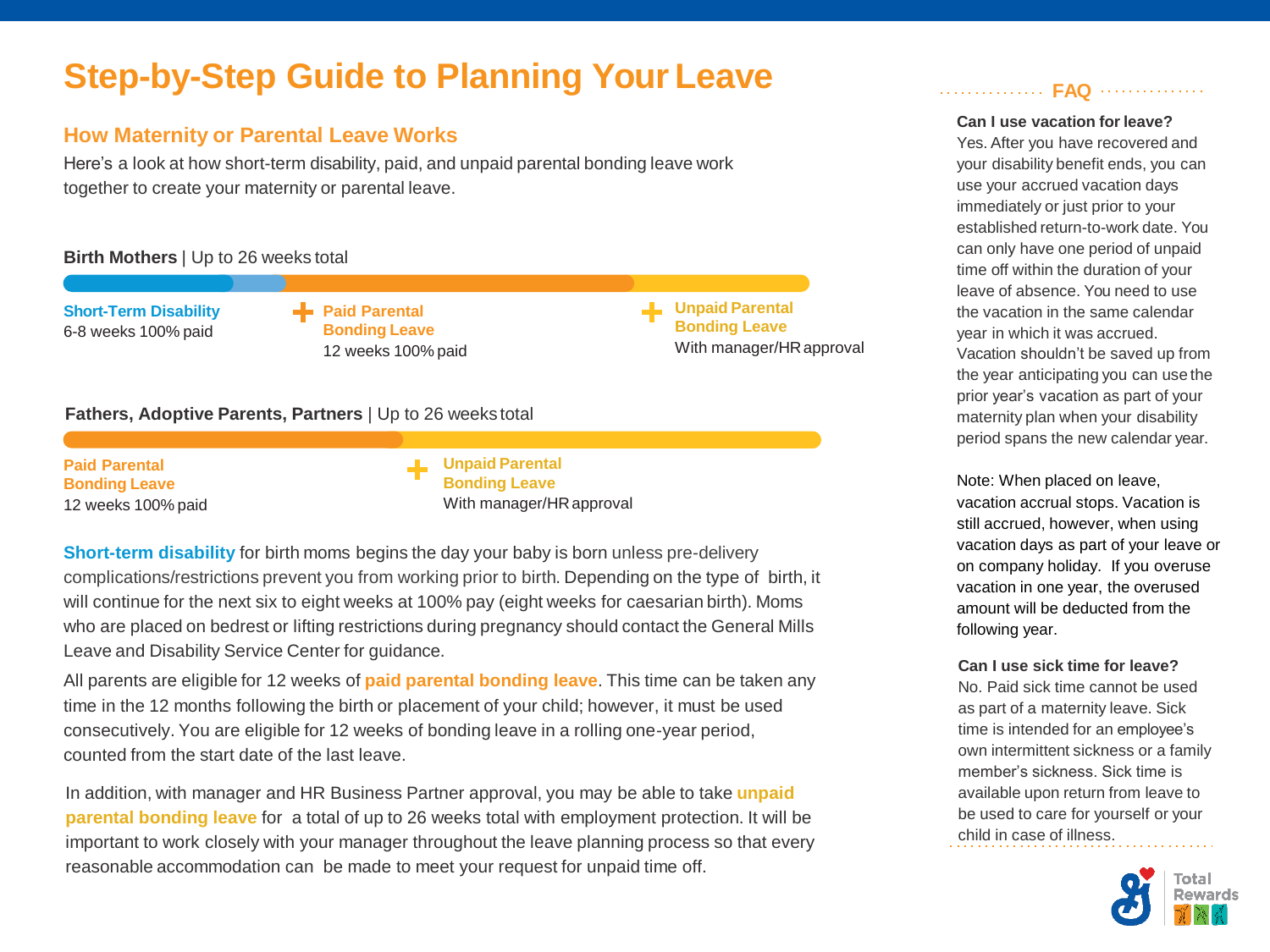## **Before Leave Begins**

## **Attend a Parental Leave Planning Session (Optional)**

Hosted monthly by one of our Benefits team members, this virtual session provides an overview of our maternity and parental leave programs and allows you to ask questions about the process. For dates and times, search for G&Me article "Planning Your Maternity Leave or Parental Leave – U.S. Salaried".

#### **Share Your News With Your Manager**

Deciding when—and how—to share your news with your manager and team is a personal choice. Your manager will work with you to create your leave plan and support you through the process of taking a leave and transitioning back to work.

## **Contact the General Mills Leave and Disability Service Center**

When you know your expected due date, call HR Direct at **1-888-200-5555**, option 2 for the Leave and Disability Service Center, or online at <https://www.mysedgwick.com/generalmills> or [GO/MySedgwick](https://myapps.microsoft.com/signin/Sedgwick%20(PROD)/f81fdde1-e8e8-4aa5-b761-a2169e5b79b6?tenantId=0c33cce8-883c-4ba5-b615-34a6e2b8ff38). This will begin the process of opening a claim with Sedgwick, the company that we partner with to administer our leave and disability programs. When the claim has been opened, you and your manager will receive email notification.

### **Review Detailed Information on G&Me**

From time off policies, to phase-back-to-work options and back-up childcare, there is a wealth of information on G&Me related to maternity and parental leaves. It is important that you review this information carefully to ensure you understand the requirements around leaves—and the many programs, benefits and resources available to you. Simply search by keyword on G&Me:

Short Term Disability Policy Parental Bonding Leave Policy Vacation and Holiday Policy Flexible Work Arrangement Policy My Benefits

Phase Back to Work Infant Care Center (WHQ) Sick Child Care (Minneapolis) Bright Horizons Care Advantage (Minneapolis)



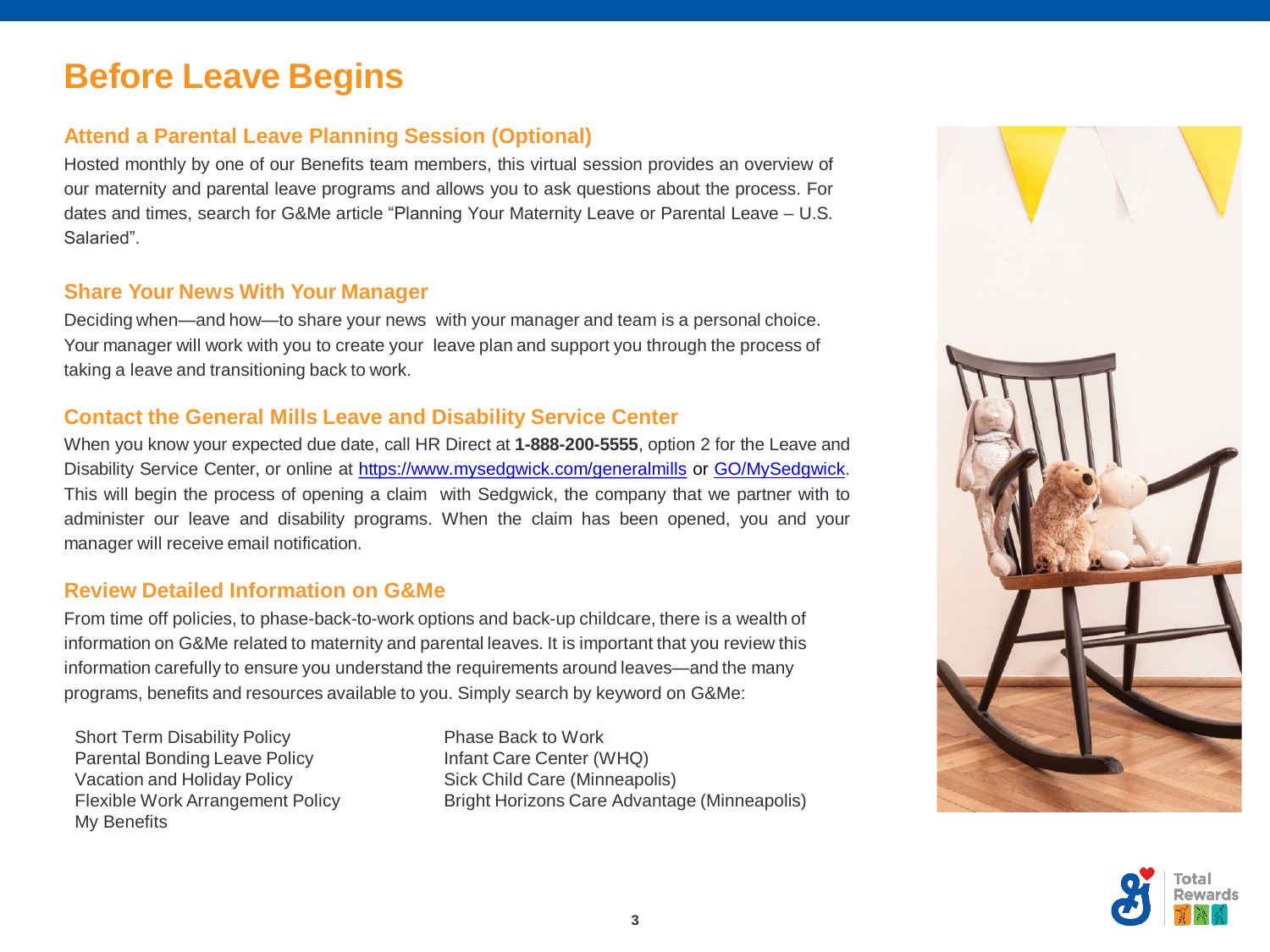## **Before Leave Begins…**continued

### **Complete the Maternity and Parental Leave Form**

The leave form documents how long you will be out of the office and your desired phase-back-towork schedule (if applicable). The form can be found by searching G&Me: "Maternity and Parental Leave Planning Form - U.S.". Complete the form and request your manager's review of your paid leave plan (and approval of any unpaid leave) by email. If you would also like a leave and disability specialist to review your plan before submitting for your manager's review/approval, you can email the team at [disability.fmla@genmills.com.](mailto:disability.fmla@genmills.com)

Once your manager has reviewed (and approved if needed), send the finalized form to the General Mills Leave & Disability Service Center by hitting the submit button on the third tab.

#### **Adjust Your Priorities**

Your performance rating and bonus are based on the time that you are working during the fiscal year of your leave. Work with your manager to revise your Priorities to reflect what is expected and realistic to complete given the leave period. Note: If you are on leave during performance appraisal timing, your bonus will be paid at the normal time and your merit increase will go into effect when you return to work.

#### **Discuss Communication Preferences**

You should also discuss with your manager how you wish to handle annual processes, team changes or key company announcements which may occur during the leave period. Employees are not expected stay in communication or conduct work activities during their leave, but some employees may prefer to. Note: Your building and systems access remains unchanged while on leave.

#### **TIP**

Be sure to document your meetings, projects, key contacts, systems access and any other information that will be important for those who are covering your work while you are out.

Here are some templates and tools that may be helpful:

- [OutgoingEmployee](https://genmills.service-now.com/gmihrsp?id=kb_article&sys_id=676f8b8edb4947008b60ff9aae96196f)  Transition Guide
- [Knowledge Transfer](https://sp.generalmills.com/sites/GBSLD/_layouts/15/WopiFrame2.aspx?sourcedoc=/sites/GBSLD/Documents/Onboarding/Job%20Transitions%20Knowledge%20Transfer%20Template.docx&action=default) Guide
- **Active [Directory](https://admanagement.genmills.com/#/Check-Access)** [\(Check Systems](https://admanagement.genmills.com/#/Check-Access) Access)

#### **Assign Delegates in Workday**

If you regularly manage tasks in Workday, you should set up delegates who can handle them in your absence. Search G&Me for "Managing Workday Approvals while Out of the Office" for details.

If delegates are not assigned prior to leave, HR Direct can assist.

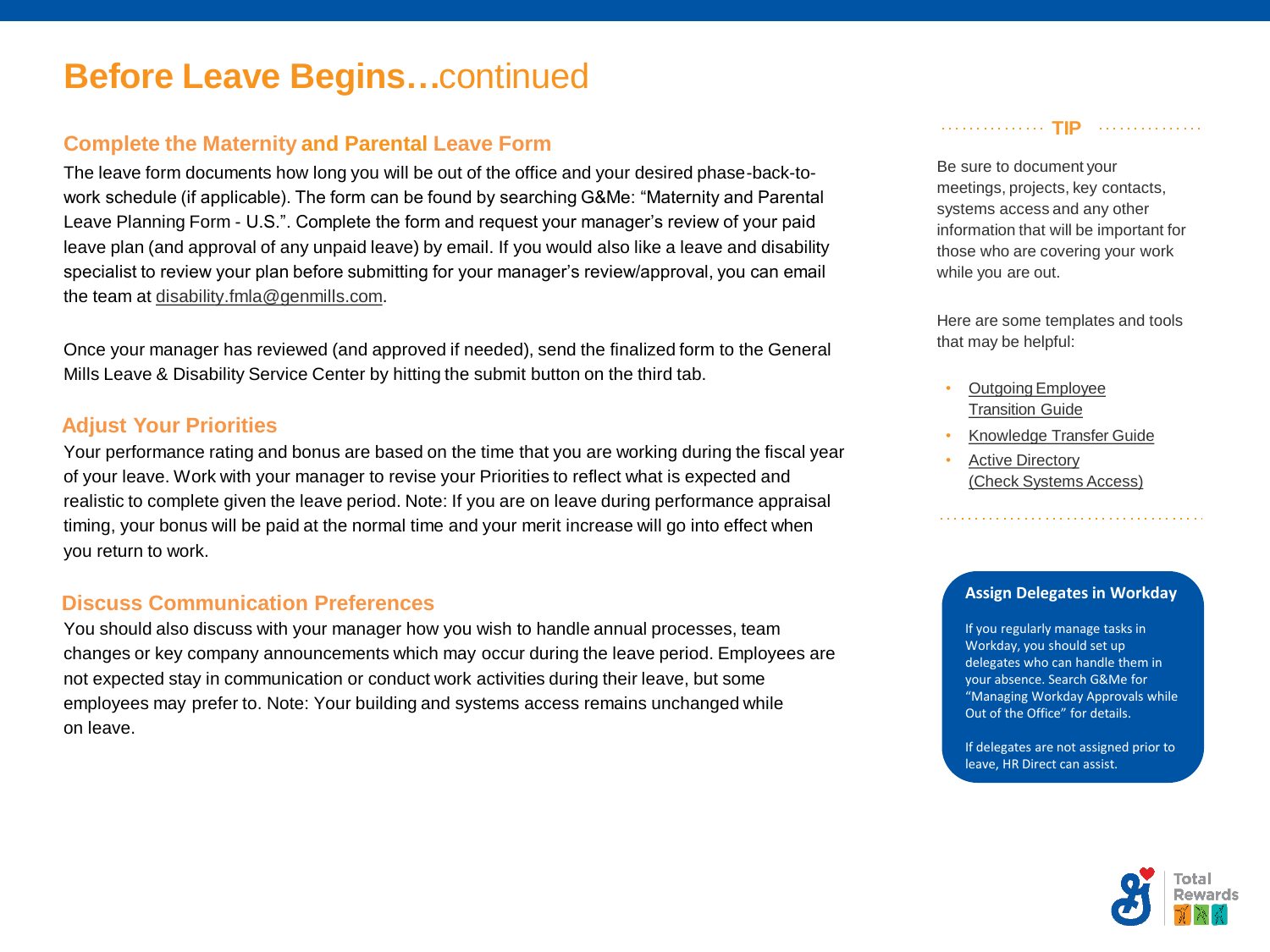## **Before Leave Begins…**continued

#### **Take Care of Personal Action Items**

Beyond work, it is a good idea to determine what personal action items you may wish to take to ensure your legal, financial and childcare needs are in order.

Some common actions for expectant parents include:

- **Researching and interviewing childcare providers**, including back-up options such as Bright Horizons (Minneapolis) or Under the Weather (Minneapolis). Search G&Me for more information about these benefits.
- **Meeting with a financial planner.** It is common to consider opening a 529 college savings plan, secure or increase life insurance policies, and review your financial picture in light of your growing family.
- **Working with a lawyer to create a will** that outlines who will care for your child and your estate if anything happens to you and your spouse or partner.

Not sure where to start? General Mills partners with many top providers to make it easy and affordable for you to get financial guidance, legal services, life insurance, medical and mental health advice, and more. Search for G&Me article "My Benefits website - US (benefits eligible employees)" for a full listing of resources and contact information.

#### **Understand How Your Pay and Benefits Will Be Impacted**

Maternity and parental leaves—even when 100% paid—do impact your pay and benefits. This includes benefits coverage, vacation accrual, bonus and merit pay, and more.

**Search G&Me for "Compensation and Benefits Impact During Leave Summary" to see how your pay and benefits are impacted while on a leave.**

#### **FAQ** ............

**What if I need to go on bed rest?** If you have pregnancy-related complications and are unable to work prior to delivery, contact HR Direct at **1-888-200-5555**, option 2.

**If I don't deliver by my due date, can I start my leave of absence early?**

If you wish to miss work prior to delivery without a medical reason, you may use any vacation time that you may have available. Be sure to discuss your parental leave plan, including any vacation you plan to take, with your manager and/or HR.

#### **Can I work beyond my due date and start my leave of absence when my baby is born?**

Many expectant mothers are able to work up to their due date and potentially beyond. If you work beyond your due date, your leave of absence will be adjusted to begin on your first day of absence so please remember to update your leave plan accordingly so your pay isprocessed correctly. If there is any question about your ability to do your job safely, you may be asked to consult with a doctor to verify your ability to continue working.

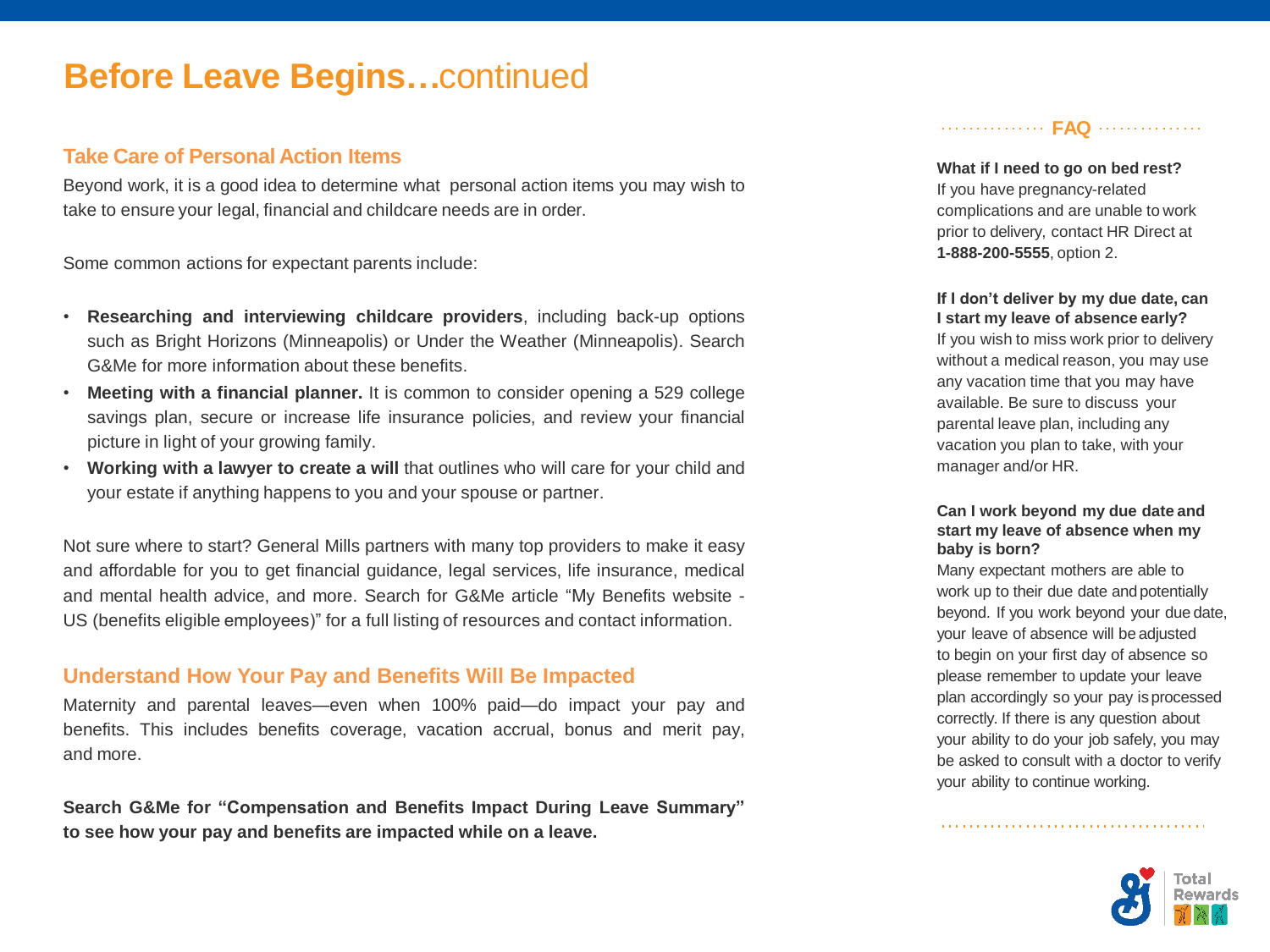# **When Your New ChildArrives**

The arrival of a new child is an exciting, but hectic, experience. Even in this busy time, there are some very important steps you'll need to take to ensure your pay and benefits are calculated correctly and your childis covered by your medical insurance (if applicable). Here's what you'll need to do:

#### **Notify the General Mills Leave and Disability Service Center**

After your child arrives, call **1-877-491-5295**or email [GMILeaveDisability@sedgwickcms.com](mailto:GMILeaveDisability@sedgwickcms.com) to confirm that you are beginning leave. We recommend doing this in the first week following your child's arrival. If you have opened a claim prior to birth/placement but don't report the start of your leave to us, you will be contacted by phone or text (if enrolled) to confirm the date your leave has begun.

#### **Confirm Your Leave Plan**

Shortly after you confirm leave has begun, you will receive a letter confirming the length of your leave and expected return-to-work date. Review this letter and confirm it accurately reflects your plan. Contact your manager and the General Mills Leave and Disability Service Center with any changes.

#### **Provide Proof of Birth or Placement**

You will be required to provide proof of your child's birth or placement. Acceptable forms of documentation include a birth certificate (official or memento), application for birth certificate, adoption certificate, or anything else that lists your name, the child's name, and the child's date of birth. Documentation can be emailed to [GMILeaveDisability@sedgwickcms.com](mailto:GMILeaveDisability@sedgwickcms.com) or uploaded to <https://www.mysedgwick.com/generalmills> or [GO/MySedgwick.](https://myapps.microsoft.com/signin/Sedgwick%20(PROD)/f81fdde1-e8e8-4aa5-b761-a2169e5b79b6?tenantId=0c33cce8-883c-4ba5-b615-34a6e2b8ff38)

#### **Add Your Child to Health Insurance**

If you wish you add your child to a General Mills-sponsored medical plan, you must enroll your child in coverage within 31 days of his/her birth (or placement) on [go/MyBenefits.](https://beplb01.sse.hewitt.com/sp/startSSO.ping?PartnerIdpId=http://sts.generalmills.com/adfs/services/trust&TargetResource=https://sso.hewitt.com/ybr?pageCd%3DYBR_PAGE) If you fail to enroll in coverage within 31 days, you must wait until the next open enrollment period (October) for coverage to begin the following January.

**FAQ** .............

#### **What do I do if I need to extend my leave?**

If leave needs to be extended for a medical reason for yourself or your newborn, contact HR Direct, option 2. You'll need to provide updated medical documentation before the extension and your leave benefits are approved. If it is for a non-medical reason, contact your manager to discuss a change to your leave plan. Upon manager approval, submit the updated leave plan to the General Mills Leave and Disability Service Center so that records can be updated to reflect the correct leave dates and benefits.

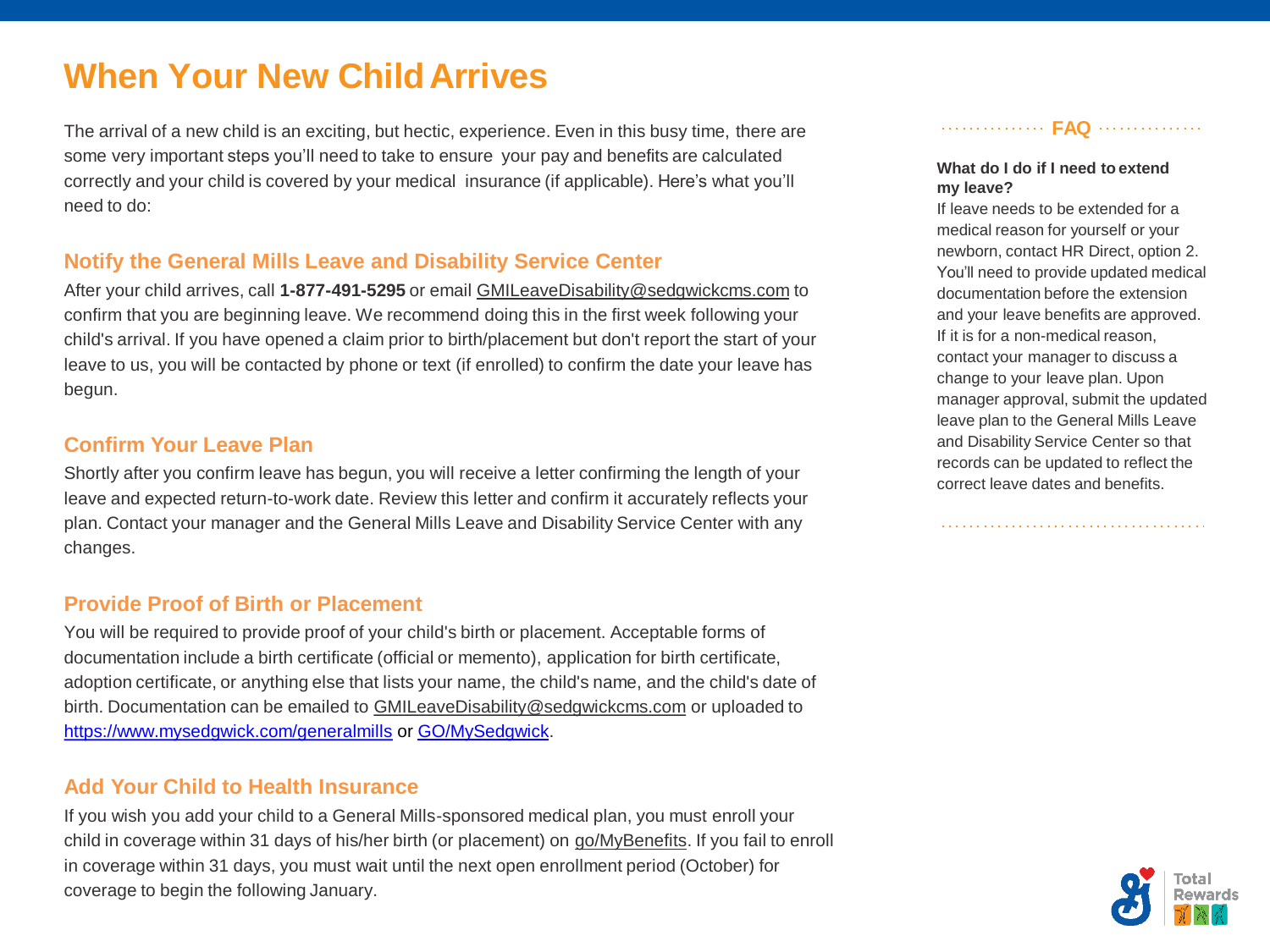# **When Your New Child Arrives…**continued

## **Review and Update Other Benefits Elections**

My Benefits offers a helpful checklist of benefits-related steps for new parents to consider taking. Simply visit [go/MyBenefits>](https://beplb01.sse.hewitt.com/sp/startSSO.ping?PartnerIdpId=http://sts.generalmills.com/adfs/services/trust&TargetResource=https://sso.hewitt.com/ybr?pageCd%3DYBR_PAGE)Life Events>Birth or Adoption.

You may wish to:

- **Make changes to your beneficiary designation** for your 401(k), life insurance or deferred compensation.
- **Begin contribution to a Daycare Spending Account**, and/or increase Healthcare Spending Account contributions.
- **Review your optional life insurance coverage** for yourself, your spouse, and your dependent children.
- **Update your W-4** to ensure the correct amount of tax is deducted from your wages.

If you have questions about Benefits enrollments or elections, call HR Direct at **1-888-200-5555**.

## **Take Care of Your Physical and Emotional Well-being**

A new child is one of life's most exciting - and overwhelming - milestones. As a General Mills employee, you have access to a wealth of mental health resources. If you need help, it's just a phone call away.

#### **For emotional and mental health concerns:**

Visit Spring Health for a wide variety of resources to help you and your family. Free counseling is also available (up to 6 visits).

Phone: 240-558-5796 - website [generalmills.springhealth.com](https://generalmills.springhealth.com/) Access Code: generalmills

The first six therapy sessions per year are covered at 100%. Additional sessions are covered at the in-network coverage level (subject to deductible, 80% paid by the plan).

Spring Health is 100% confidential and your information is never shared.



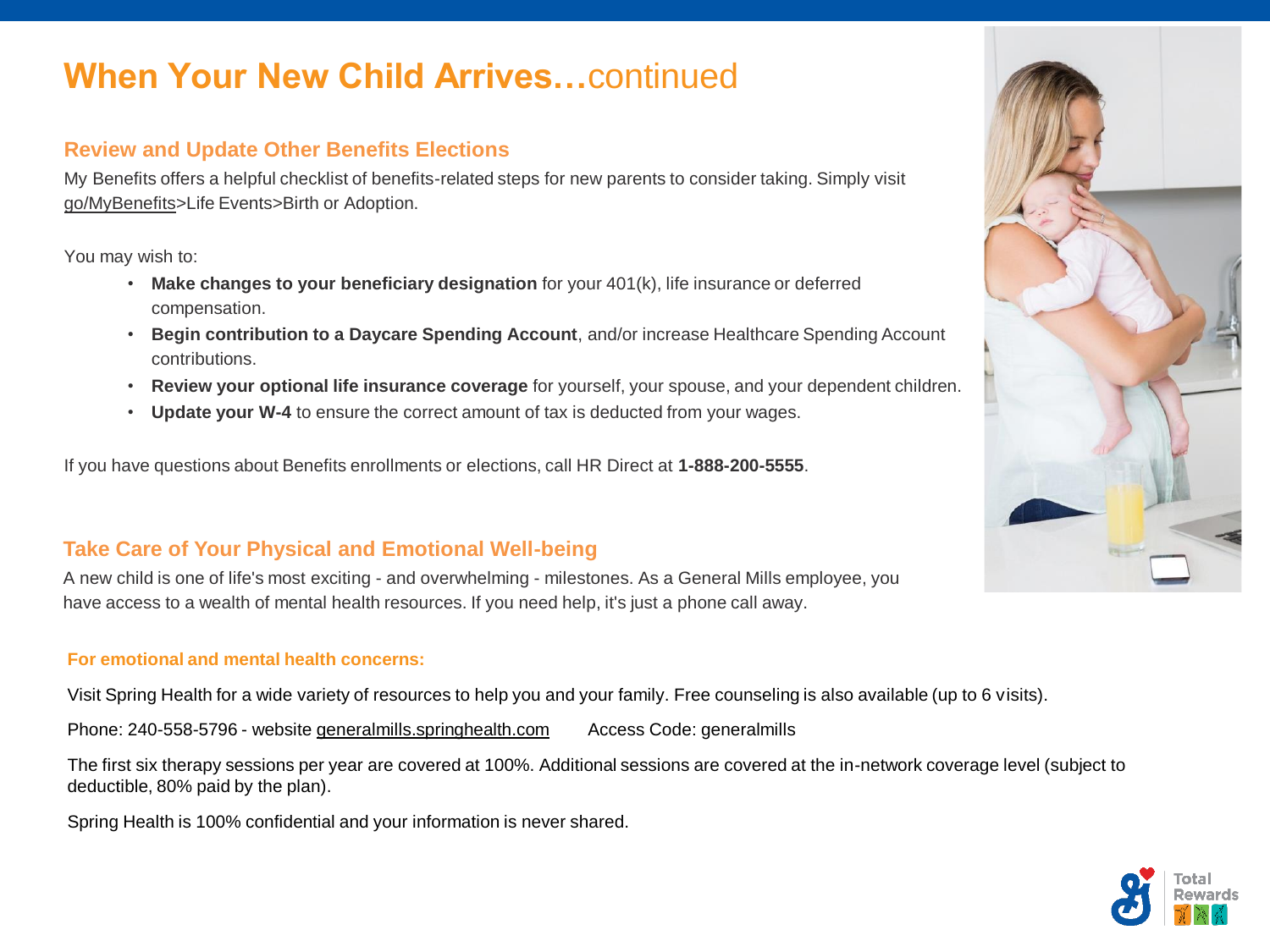# **Transitioning Back to Work**

As you prepare to return to work, here are some steps you may need to take:

## **Change Your Return to Work Date (if applicable)**

Notify the General Mills Leave and Disability Service Center and your manager if your return to work date has changed. Requests for additional unpaid time off must have manager approval. Medically-necessary leave extensions must provide documentation and be approved by the General Mills Leave & Disability Service Center.

### **Discuss Phase-Back Schedules**

If you are phasing back to work, be sure to talk with you manager about your schedule and communicate your schedule to the General Mills Leave and Disability Service Center.

### **Restart Contributions to Flexible Spending Accounts**

Contributions to your flexible spending accounts will be stopped during any unpaid time off. Be sure to contact HR Direct within 31 days of your return to work to restart contributions to your accounts.

#### **Review Mother's Room Information**

If you plan to pump breastmilk at the Main Office, Bassett Creek, or JFB, review mother's room information on G&Me by searching for "Nursing Mother's Room Guidelines". If located elsewhere, contact local HR.